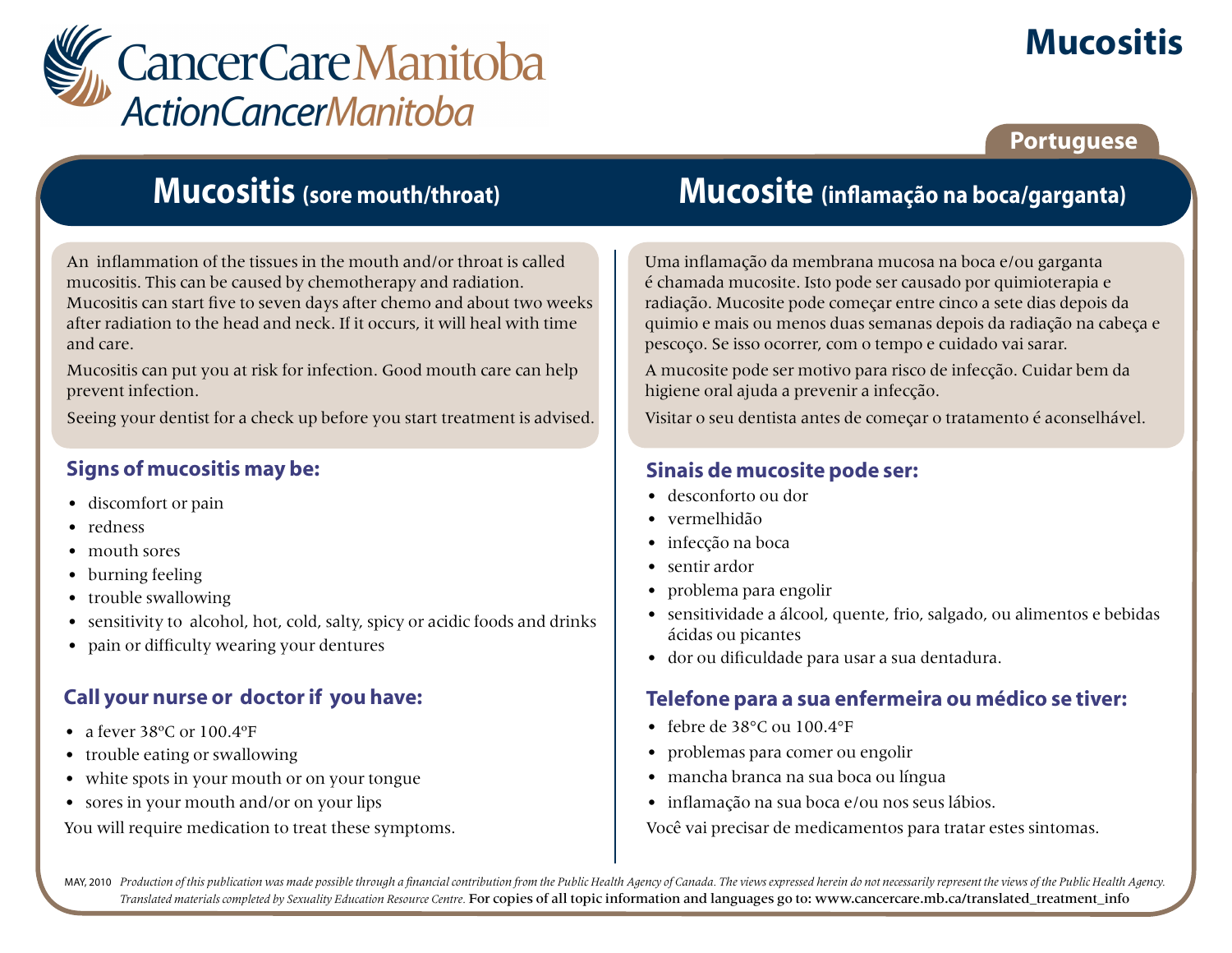

## **Portuguese**

## **Mucositis (sore mouth/throat)**

## **Mouth Care Tips**

- Brush your teeth and tongue with a very soft toothbrush. Use a toothpaste with no peroxide, tartar control or fluoride. Example: Biotene, Sensodyne
- Avoid mouthwashes that contain alcohol.
- Rinse your mouth after eating and before bed. Use one half teaspoon of salt or baking soda to one cup of warm water.
- Do not smoke.
- Do not floss if your blood is low while on chemotherapy.
- If you are having radiation to the head and neck do not floss at all.
- Keep your mouth and lips moist. Sip water often and use lip balm.
- Suck on ice chips, if receiving 5FU (fluorouracil) chemotherapy.

## **Mucosite (inflamação na boca/garganta)**

#### **Informação para o cuidado da higiene oral**

- Escove os dentes e a língua com uma escova de dente bem macia. Use uma pasta dental sem peróxido, controle de tártaro ou fluoreto. Exemplo: Biotene, Sensodyne
- Evite bochechar a boca com produtos que contém álcool.
- Bocheche a boca depois de comer e antes de ir para a cama. Use meia colher de chá de sal ou bicarbonato de sódium para um copo de água morna.
- Não fume.
- Não use fio dental se o seu sangue estiver baixo enquanto estiver fazendo quimioterapia.
- Se estiver recebendo radiação na cabeça e pescoço não use fio dental de maneira alguma.
- Mantenha sua boca e lábios úmidos. Tome golinhos de água com freqüência e use bálsamo para os lábios.
- Chupe pedaços de gelo, se estiver recebendo quimioterapia 5FU (fluorouracil).

MAY, 2010 Production of this publication was made possible through a financial contribution from the Public Health Agency of Canada. The views expressed herein do not necessarily represent the views of the Public Health Ag *Translated materials completed by Sexuality Education Resource Centre.* For copies of all topic information and languages go to: www.cancercare.mb.ca/translated\_treatment\_info